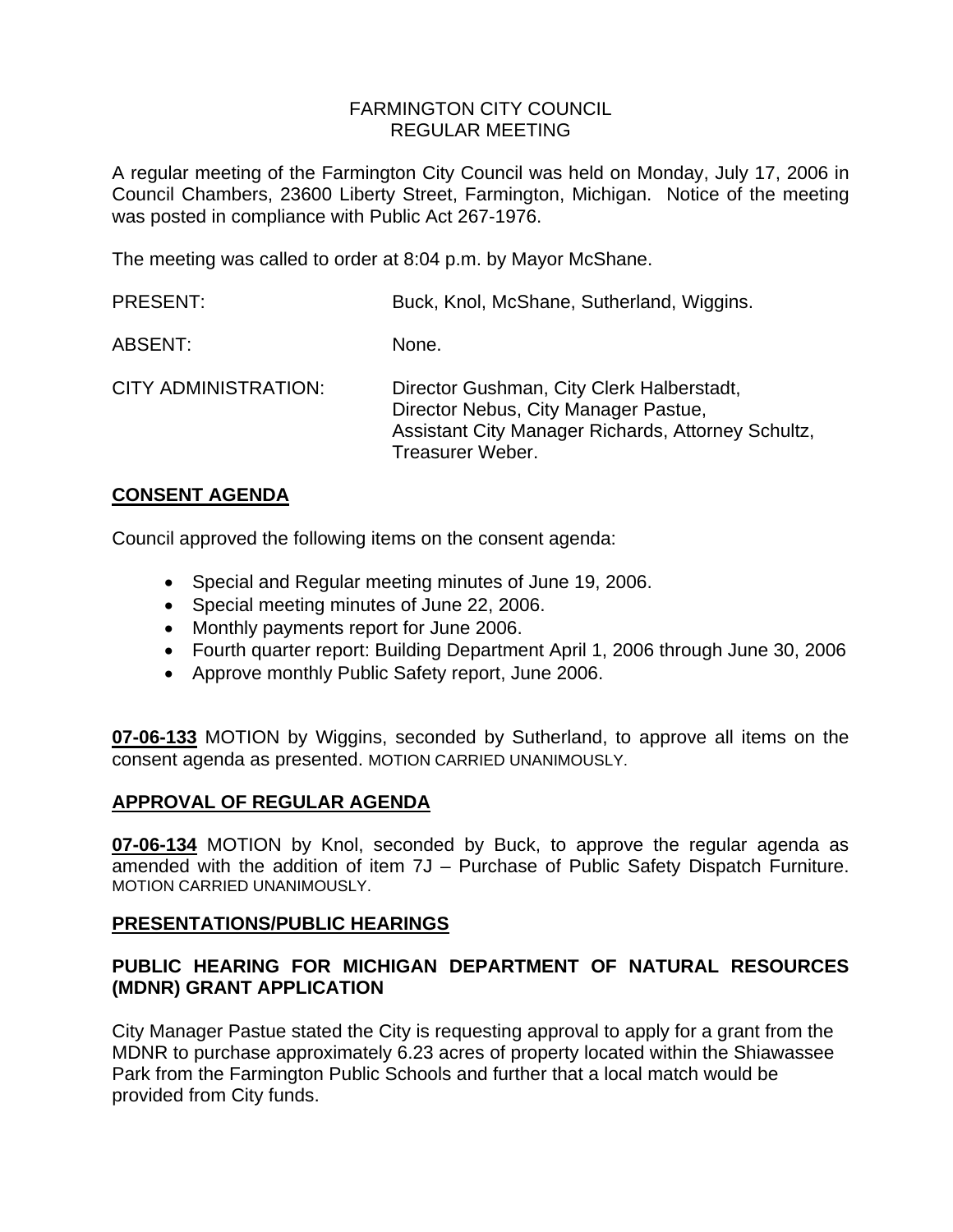### COUNCIL PROCEEDINGS -2- July 17, 2006

Mayor McShane opened the hearing for public comment.

Upon hearing no public comment, Mayor McShane requested a motion to close the hearing.

**07-06-135** MOTION by Knol, seconded by Wiggins, to close the public hearing. MOTION CARRIED UNANIMOUSLY.

## **CONSIDERATION TO APPROVE RESOLUTION OF SUPPORT FOR MDNR GRANT APPLICATION**

**RESOLUTION 07-06-136** Motion by Knol, seconded by Sutherland, to adopt a resolution authorizing City Administration to apply for a Michigan Department of Natural Resources Trust Fund Land Acquisition Grant to purchase property from the Farmington Public Schools located in Shiawassee Park; and authorize local match of City general funds. [SEE ATTACHED RESOLUTION].

ROLL CALL Ayes: Knol, McShane, Sutherland, Wiggins, Buck. Nays: None. Absent: None. MOTION CARRIED UNANIMOUSLY.

#### **UNFINISHED BUSINESS**

## **RESOLUTION TO ADOPT PROPOSED INCREASES IN BUILDING PERMIT FEES**

Administration recommended changes in the Building Permit Fee structure that would cover a greater percentage of costs associated with building department inspections and reviews.

**RESOLUTION 07-06-137** Motion by Buck, seconded by Wiggins, to adopt a resolution amending the Building Permit Fees effective August 1, 2006. [SEE ATTACHED RESOLUTION AND BUILDING PERMIT FEE SCHEDULE].

ROLL CALL Ayes: McShane, Sutherland, Wiggins, Buck, Knol. Nays: None. Absent: None. MOTION CARRIED UNANIMOUSLY.

## **SIGN-VARIANCE REQUEST – ST. GERALD CATHOLIC CHURCH, 21300 FARMINGTON**

Based on a review of state and federal legislation, Administration recommended approval of a sign variance request from St. Gerald's Church to permit a second ground sign with a setback requirement of 74 feet from the property line.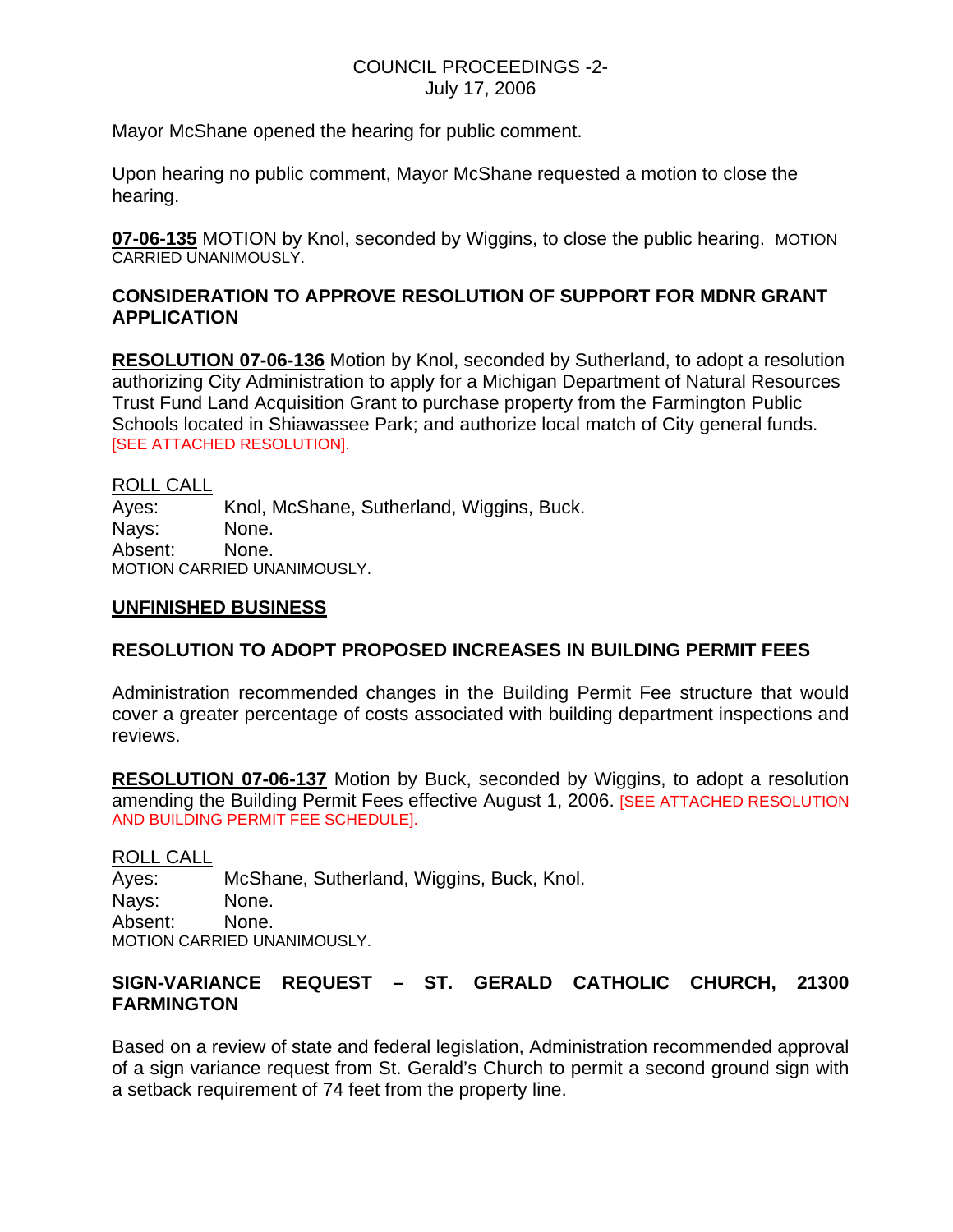### COUNCIL PROCEEDINGS -3- July 17, 2006

**07-06-138** MOTION by Sutherland, seconded by Wiggins, to approve a sign variance request from St. Gerald's Church to permit a second ground sign on the site, with the sign to be setback 74 feet from the property line. MOTION CARRIED UNANIMOUSLY.

### **NEW BUSINESS**

## **BOARD AND COMMITTEE APPOINTMENTS – BOARD OF ZONING APPEALS, PLANNING COMMISSION AND TRAFFIC AND SAFETY BOARD**

**07-06-139** MOTION by Wiggins, seconded by Buck, to reappoint Jeffery Scott to the Board of Zoning Appeals for a three-year term ending June 30, 2009; reappoint Kevin Christiansen and Dan Penning to the Planning Commission for three-year terms ending June 30, 2009; and reappoint Kenneth Chiara and Duane Reynolds to the Traffic and Safety Board for three-year terms ending July 31, 2009. MOTION CARRIED UNANIMOUSLY.

## **CONSIDER APPROVAL OF PUBLIC SERVICES DEPARTMENT VEHICLES**

Administration advised that according to the Public Services Department's fleet vehicle replacement schedule, two (2) vehicles were scheduled and budgeted for replacement.

**RESOLUTION 07-06-140** Motion by Buck, seconded by Sutherland, to approve the Public Services Department purchase of one (1) 2007 GMC Savana Cargo Van, including optional equipment, in the amount of \$21,939.00 and one (1) 2007 GMC HD 2500 pick-up truck, including optional equipment, in the amount of \$29,365.00, through the Oakland County Cooperative Purchasing Program.

ROLL CALL

Ayes: Sutherland, Wiggins, Buck, Knol, McShane. Nays: None. Absent: None. MOTION CARRIED UNANIMOUSLY.

#### **CONSIDERATION TO SCHEDULE A PUBLIC HEARING TO VACATE BROOKDALE COURT**

Administration recommended that City Council schedule a public hearing to consider vacating Brookdale Court. Administration further advised that Brookdale Court was identified as one of six City streets that serve exclusively apartment or condominium complexes and are not part of a platted subdivision or planned unit development.

**07-06-141** MOTION by Knol, seconded by Wiggins, to adopt a resolution to schedule a public hearing for Monday, August 21, 2006 at 8:00 p.m. in the City Council Chambers to consider vacating Brookdale Court. [SEE ATTACHED RESOLUTION]. MOTION CARRIED UNANIMOUSLY.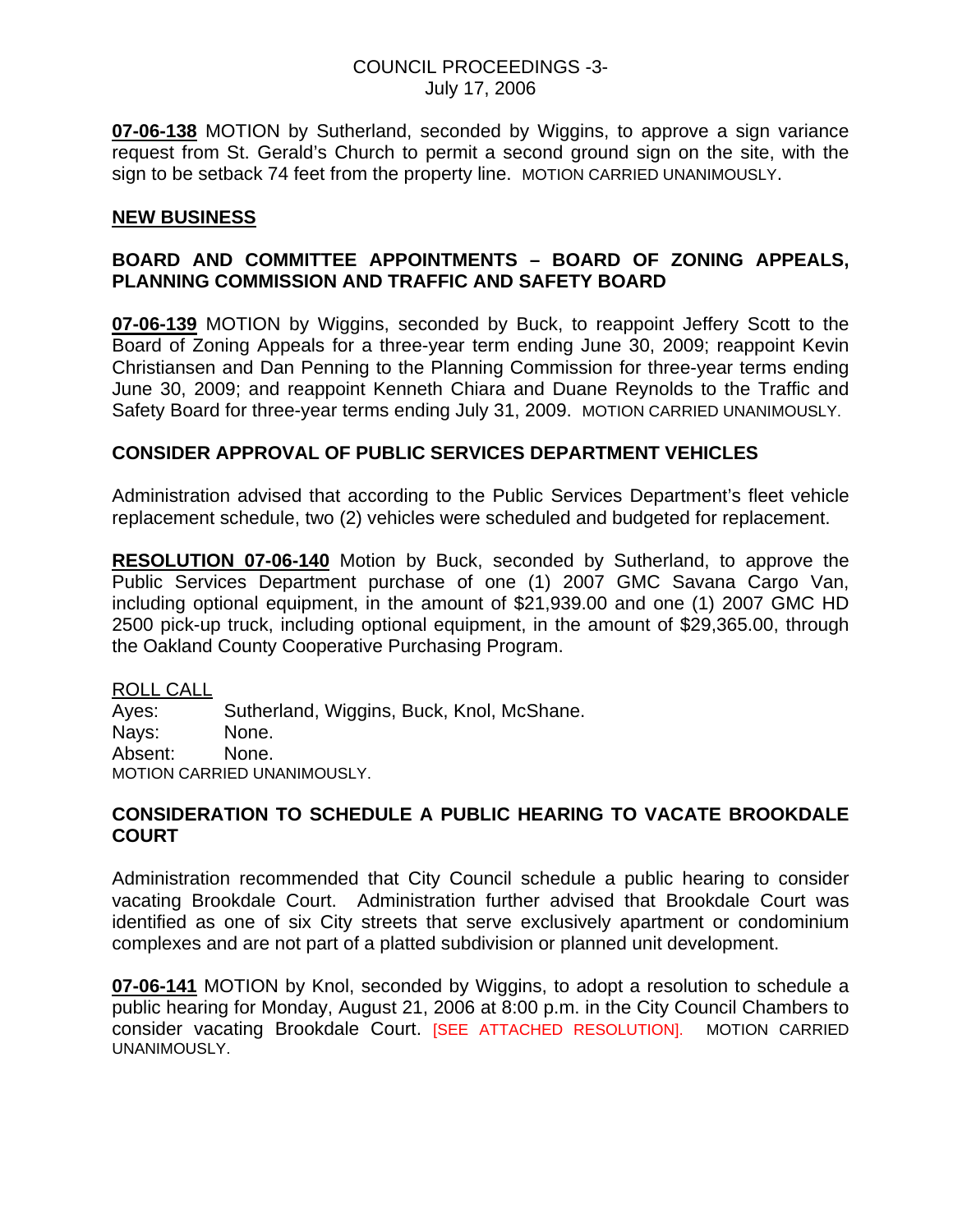### COUNCIL PROCEEDINGS -4- July 17, 2006

### **CONSIDERATION TO APPROVE CHATHAM HILLS FOOTING DRAIN DISCONNECT PROGRAM CONSTRUCTION ESTIMATE #10 AND APPROVAL OF CHANGE ORDER #5**

Administration advised that construction estimate #10 and change order #5 represent work completed through June 29, 2006 for the Chatham Hills Footing Drain Disconnect Program. Administration further advised that the City's consulting engineers and the Public Services Director have reviewed and recommended approval of both the construction estimate and change order.

**RESOLUTION 07-06-142** Motion by Sutherland, seconded by Knol, to approve payment of construction estimate #10 to Bidigare Contractors in the amount of \$34,344.40 for work completed on the Chatham Hills Footing Drain Disconnect project and change order #5 decreasing the contract amount by \$1,571.96.

ROLL CALL Ayes: Wiggins, Buck, Knol, McShane, Sutherland. Nays: None. Absent: None. MOTION CARRIED UNANIMOUSLY.

## **CONSIDERATION TO APPROVE CONSTRUCTION ESTIMATE #8 FOR DOWNTOWN CENTER IMPROVEMENT PROJECT**

Administration advised that the City's consulting engineers and the Public Services Director have reviewed construction estimate #8 for the Downtown Center Improvement Project and recommended its approval.

Councilmember Knol asked about installing a timer for the Downtown Center lights. Director Gushman expressed his belief that the timing of the lights had been resolved, however he would follow-up to confirm.

Responding to a question from Councilmember Wiggins, City Manager Pastue stated that the street skip striping in the Downtown Center Street would be completed by the City rather than ABC Paving due to their high cost.

**RESOLUTION 07-06-143** Motion by Knol, seconded by Wiggins, to approve payment of construction estimate #8 to ABC Paving Company in the amount of \$126,521.00 for work completed on the Downtown Center Improvement Project.

ROLL CALL

Ayes: Buck, Knol, McShane, Sutherland, Wiggins. Nays: None. Absent: None. MOTION CARRIED UNANIMOUSLY.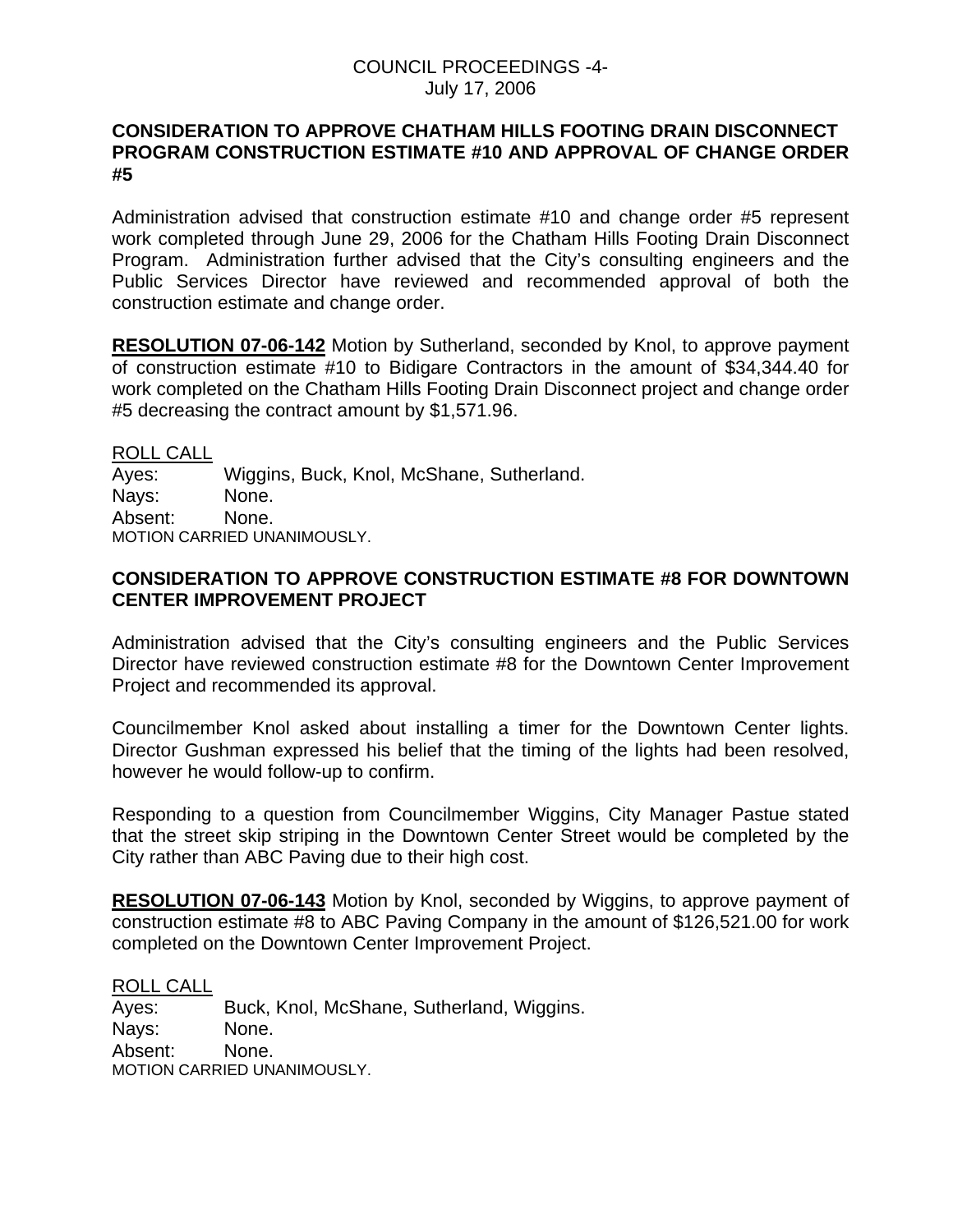#### COUNCIL PROCEEDINGS -5- July 17, 2006

#### **CONSIDERATION TO AMEND CITY MANAGER EMPLOYMENT AGREEMENT**

Mayor McShane stated that the City Council had completed a performance appraisal of City Manager Pastue. She noted his excellent performance evaluation and his value to the City. She stated that Council had authorized a 3% increase in compensation effective February 17, 2006.

**RESOLUTION 07-06-144** Motion by Buck, seconded by Sutherland, to amend Section Five of the City Manager's Employment Agreement to increase the salary from \$94,010 to \$96,830 effective February 17, 2006, and authorize the Mayor and City Clerk to sign the agreement on behalf of the City. [SEE ATTACHED AGREEMENT].

#### ROLL CALL

Ayes: Knol, McShane, Sutherland, Wiggins, Buck. Nays: None. Absent: None. MOTION CARRIED UNANIMOUSLY.

## **CONSIDERATION TO ADOPT CLERK AND TREASURER STARTING SALARIES**

Administration advised that at the June 19, 2006 meeting a "soft" recommendation was made to the City Council regarding the starting salaries for the Clerk and Treasurer positions. Upon further consideration and justification, Administration recommended that the salaries be increased accordingly.

**RESOLUTION 07-06-145** Motion by Wiggins, seconded by Knol, to formally establish the starting salary for the Finance Director/Treasurer position at \$72,983 and for the City Clerk position at \$63,000.

ROLL CALL

Ayes: McShane, Sutherland, Wiggins, Buck, Knol. Nays: None. Absent: None. MOTION CARRIED UNANIMOUSLY.

#### **CONSIDERATION OF RESOLUTION TO ACCEPT OAKLAND COUNTY WEST NILE GRANT**

**RESOLUTION 07-06-146** Motion by Sutherland, seconded by Buck, to adopt a resolution authorizing the City Manager to submit a reimbursement request to Oakland County in the amount of \$3,641.00 under the West Nile Virus Fund program. [SEE ATTACHED RESOLUTION].

ROLL CALL Ayes: Sutherland, Wiggins, Buck, Knol, McShane. Nays: None. Absent: None. MOTION CARRIED UNANIMOUSLY.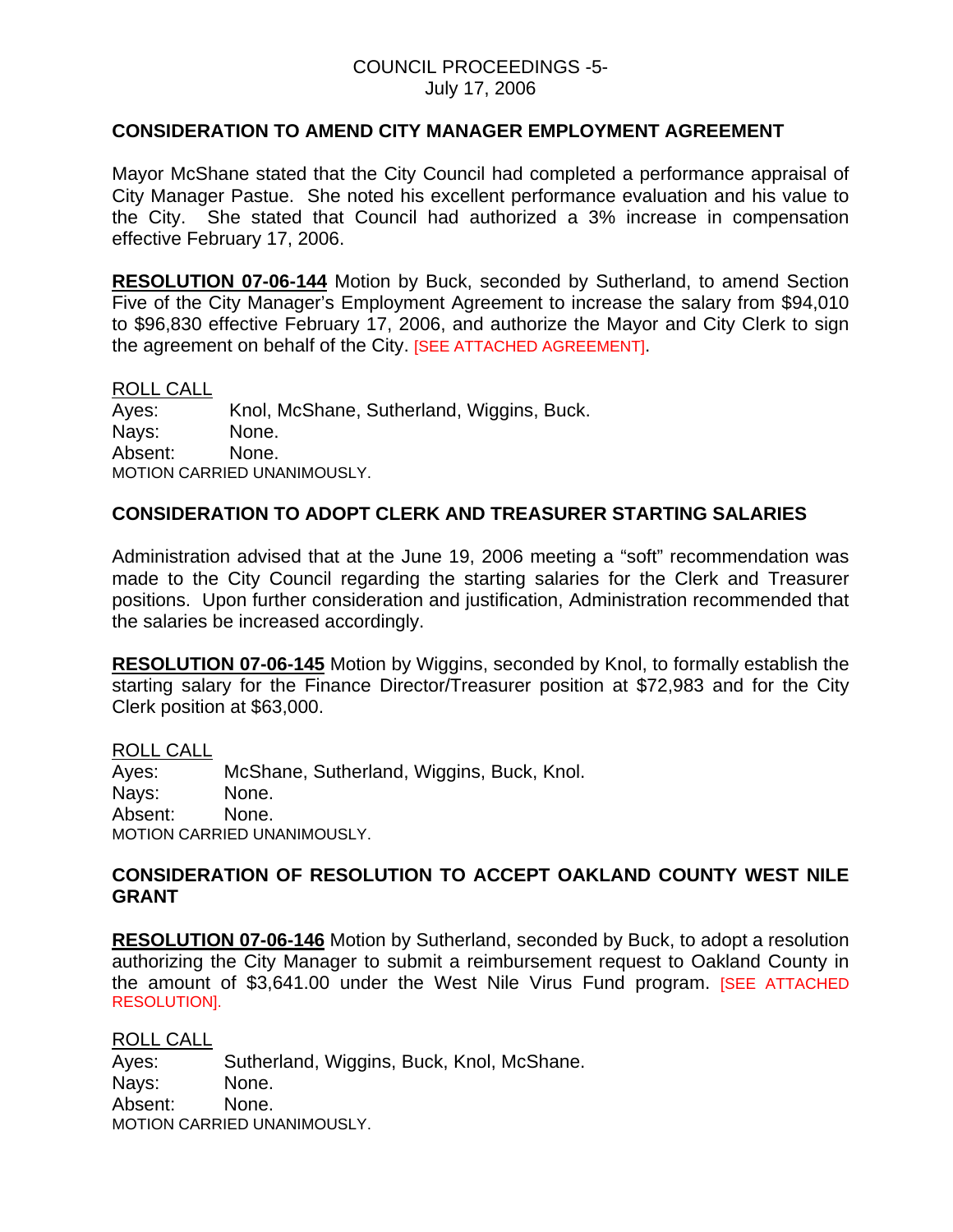#### COUNCIL PROCEEDINGS -6- July 17, 2006

## **CONSIDERATION TO APPROVE AGREEMENT TO COMMISSION SCULPTURE ON CITY HALL PROPERTY**

Administration advised that the City received a \$25,000 donation from the family of John Dinan for the purpose of commissioning a sculpture to be placed on the grounds of City Hall.

**RESOLUTION 07-06-147** Motion by Sutherland, seconded by Knol, to commission a sculpture by Janice Trimpe in the amount of \$25,000 to be located on the City Hall site, and authorize the Mayor and City Clerk to sign the agreement. [SEE ATTACHED AGREEMENT].

ROLL CALL

Ayes: Wiggins, Buck, Knol, McShane, Sutherland. Nays: None. Absent: None. MOTION CARRIED UNANIMOUSLY.

# **PURCHASE OF NEW DISPATCH FURNITURE**

Administration advised that new dispatch furniture is necessary in order to accommodate new communication equipment to complete Oakland County Wireless Integrated Network radio system. Administration further advised that funds would come from what was previously designated for replacement of in-car cameras.

**RESOLUTION 07-06-148** Motion by Sutherland, seconded by Buck, to purchase new dispatch furniture from Wright Line in the amount of \$16,989.00.

ROLL CALL Ayes: Buck, Knol, McShane, Sutherland, Wiggins. Nays: None. Absent: None. MOTION CARRIED UNANIMOUSLY.

#### **PUBLIC COMMENT**

Richard Tengler, 36491 Vicary, referring to a previous complaint regarding construction materials stored at a neighbor's home, asked if the City was prepared to issue a citation if the materials were not moved by the stated deadline. City Manager Pastue confirmed that based on past practices a citation would be issued.

William Lindblad, 32100 Nine Mile Road, discussed his concern regarding the historic preservation of his home. He noted that his home is located both in Farmington and Farmington Hills. He discussed the mandatory review process required by the Farmington Hills Historic District which provides greater protection of historic homes. He